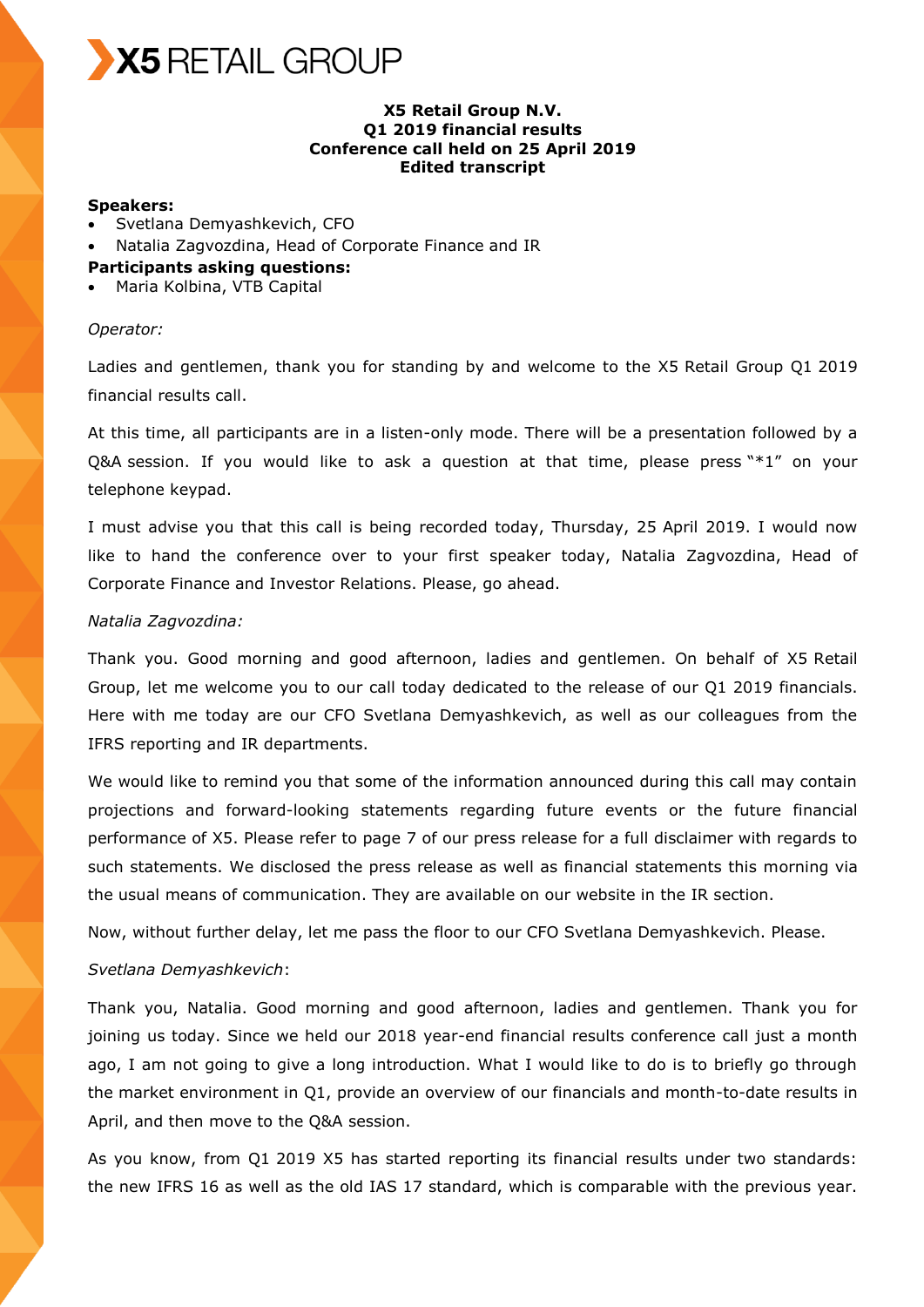# X5 RETAIL GROUP

I will not go into much detail on IFRS 16 as you can see all the numbers in today's press release, but we will be happy to answer your questions after the presentation.

To begin with, let me say a few words about the external environment. In Q1 2019, food inflation continued to accelerate and approached 5.8% compared to 3.6% y-o-y in Q4 2018. At the same time, the analyst community expects inflation to start slowing during the next quarter. Growth of food retail trade in real terms in Q1 was 1.4% y-o-y compared with 1.6% in Q4 2018. This trend was expected on the back of increasing inflationary pressure supported by the VAT increase.

Real disposable income showed a decline of 2.3% in Q1 compared with near zero change in 2018. Weak real income performance is a key risk associated with food demand for 2019 as a whole. The macro environment remains challenging, but we see a few positive trends for the food retail sector. Food inflation is picking up, the unemployment rate is resuming its downward trend (it was 4.7% in March), and the consumer confidence index is slightly improving (to -16% from - 17% in Q4 2018). The rouble exchange rate appreciated by 6.2% over Q1 and started Q2 on a strong foot, helped by a higher oil price.

Moving on to X5's financial performance during the quarter, revenue increased by 15.5% y-o-y to RUB 406 bln on the back of positive LFL sales of 5.0% and a 15.1% rise in selling space. X5's LFL sales growth accelerated q-o-q to 5.0% from 3.7% in the last quarter of 2018 driven primarily by improved traffic. LFL sales growth was positive for all X5 formats. X5's LFL traffic and basket growth accelerated to 2.7% and 2.2%, respectively.

I would like to stress that LFL traffic in Pyaterochka in Moscow turned positive during Q1 after being negative in 2018. LFL traffic in Pyaterochka in regions other than Moscow also remained positive in Q1 2019, just as it was in 2018.

We attribute positive LFL traffic dynamics to our efforts aimed at improving the quality of products and services in our stores. This work is ongoing, and 2019 will see many more initiatives from our teams across all of X5's formats in this area.

Looking at margins in Q1, gross profit margin increased by 98 b.p. y-o-y to 24.8%. The increase was driven mainly by successful measures to decrease shrinkage levels, especially in our proximity format, and better efficiency in logistics, while commercial margin remained flat y-o-y due to our balanced approach to promo. In Q1 2019, SG&A expenses (excluding D&A&I&LTI and share-based payments) as a percentage of revenue increased by 18 b.p. y-o-y mainly due to higher staff costs, lease expenses and utilities costs.

Adjusted EBITDA in Q1 increased by 32.6% y-o-y. Our adjusted EBITDA margin increased in line with gross margin by 94 b.p. y-o-y to 7.3%.

In Q1, we continued to accrue LTI expenses covering the old and new LTI programmes. LTI expenses (including social tax) accrued for the old programme totalled RUB 209 mln, while LTI expenses for the probable achievement of the target to maintain revenue leadership from the new LTI programme amounted to RUB 236 mln.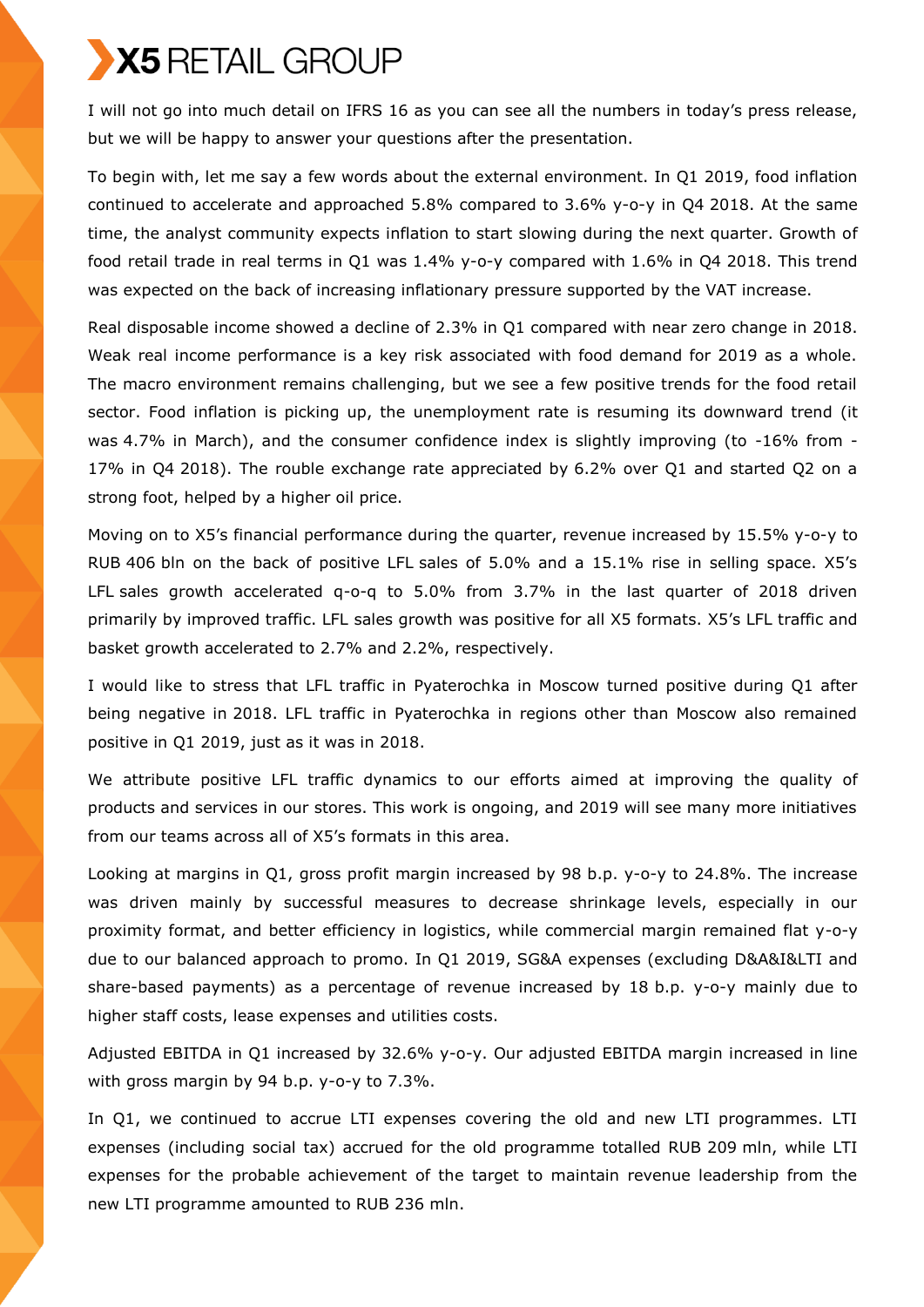# X5 RETAIL GROUP

D&A&I costs increased as a percentage of revenue by 23 b.p. vs the same period last year to 3.1%. This was due to a continuously growing share of assets with shorter useful life in PPE.

Net finance costs increased by 2.1% y-o-y to RUB 4.3 bln due to the increased level of gross debt as of the end of Q1 2019 compared to the end of March 2018. The effect from the increased level of gross debt was partially offset by the decreased weighted average effective interest rate on X5's total debt.

In April, X5 issued RUB 5 bln in rouble-denominated bonds maturing in 3 years with an annual coupon of 8.45%. As a result of our store network expansion, balanced approach to promo, and additional efficiencies achieved on different levels of our operations, in Q1 the Company's net profit increased by 65.2% y-o-y to RUB 9.3 bln, while the net profit margin increased to 2.3%.

Turning to our balance sheet, at the end of Q1 our net debt to EBITDA ratio was at 1.6x. Going forward, we seek to maintain this ratio below 1.8x while paying dividends in line with our policy. In Q2 2019, we expect total debt to increase due to the need to raise funds for an upcoming dividend payment planned for early June.

Turning to cash flow, net cash flow generated from operating activities in Q1 was RUB 17.2 bln, up from RUB 13.7 bln a year ago. The change in working capital in Q1 was negative RUB 3.2 bln. This was mainly due to a decrease in accounts payable vs year-end 2018, which was partially compensated by a decline in inventories. The inventories declined from the level of product inventories in the seasonally high last quarter of the year that were sold during Q1 2019.

Net cash used in investing activities, which generally consists of payments for PPE, decreased from RUB 17.4 bln in Q1 compared to RUB 25.7 bln for Q1 2018, mainly due to the slower pace of new openings.

Wrapping up on our Q1 2019 performance, let me say a few words about capex. X5's total capital expenditure amounted to RUB 12.4 bln compared to RUB 16.4 bln in Q1 2018. Approximately 67% of capex in Q1 went to the expansion of our store base. The remaining capex includes maintenance (around 13%), store refurbishments (around 6%), logistics, IT (around 4%) and other investments.

Now just a few words on our quarter-to-date results. We see good results in April. Total turnover (including VAT) grew by 14.6% y-o-y in 24 days of April. Please note that this year Easter will be on 28 April, while last year it was on 8 April, so pre-Easter sales, which are normally notably higher than on other dates of the month, are not yet reflected in the month-to-date growth that we have given for 24 days. Based on last year's data, we estimate an additional impact from pre-Easter sales of more than 1% to net retail sales. Before Easter sales, our LFL sales growth in April so far is 4.2%, with traffic being the main driver.

This concludes my brief presentation of the results. Thank you for your attention, and I will be happy to answer your questions.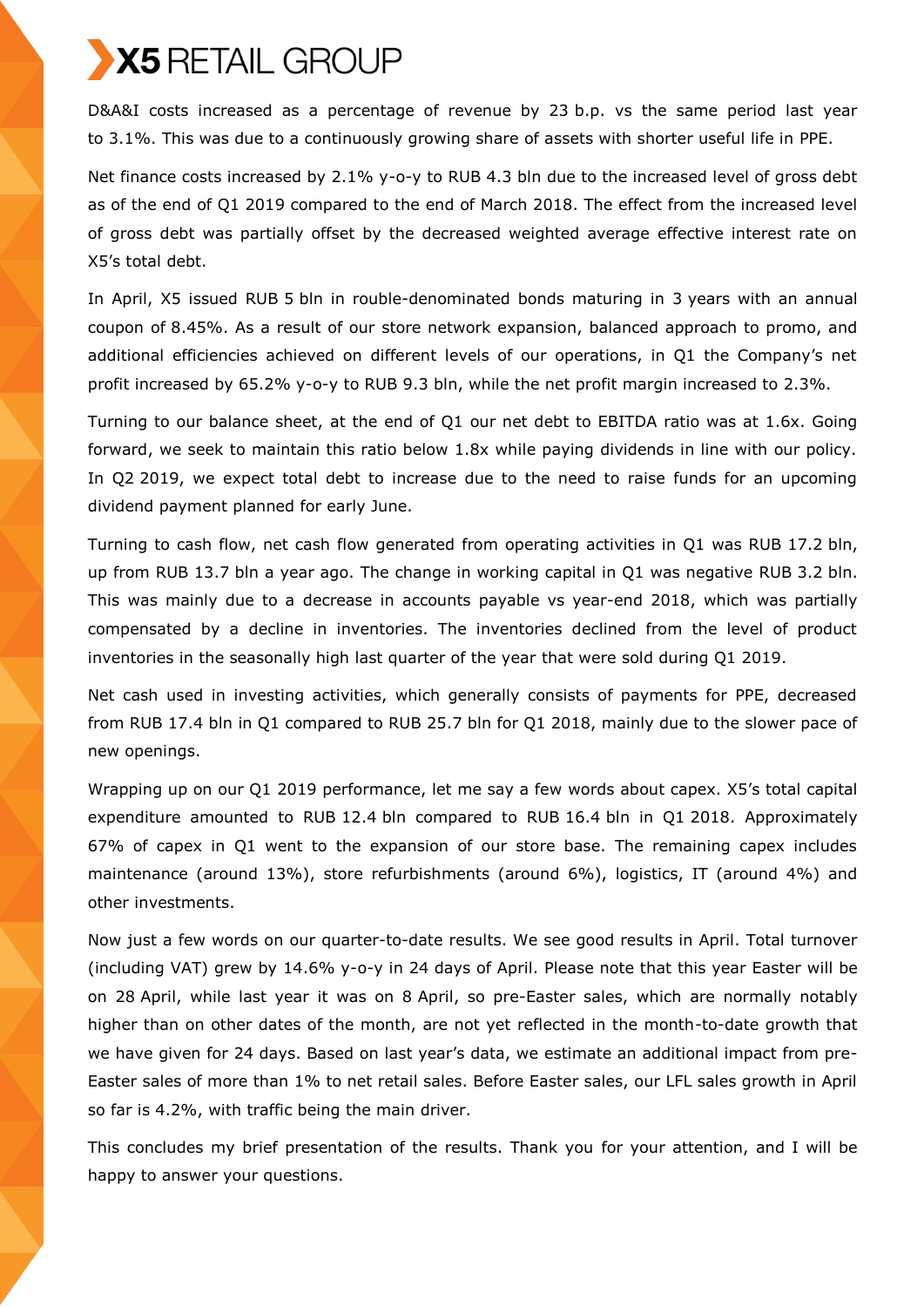

# *Operator:*

Thank you very much. If you would like to ask a question over the phone today, please press "\*1" on your telephone keypad and wait for your name to be announced. You can cancel the request by pressing the "#" key. Once again, "\*1" to ask a question over the phone today. The first question we have today comes from the line of Maria Kolbina from VTB. Please, go ahead.

#### *Maria Kolbina*:

Good afternoon. Congratulations on strong numbers for Q1, they were ahead of our consensus expectations pretty much on all lines. The question from my side is – you showed quite significant gross margin expansion in Q1, almost 100 b.p., and I think it was the highest gross margin expansion over the last years. Do you think you will be able to maintain the same level of profitability in Q2 and in the quarters to come? Can you provide any estimates on that? My second question is on your shrinkage. I know that you do not openly talk about the level of shrinkage, but do you think you will be able to improve this ratio, the shrinkage expense this year, and what is your estimate on this improvement? If you could comment on that. The third question, can you talk in general about the key market trends that you see for the first four months of this year? Thank you.

#### *Svetlana Demyashkevich*:

Thank you for your kind words about our results. We are also quite happy with them, honestly. Talking about gross margin, the main driver for the gross margin expansion, as I was saying before, was the decrease in shrinkage level and logistics. We still have targets for the year to improve this level, and we still see a positive trend. I would expect that this positive factor will still be in place for the next quarters.

At the same time, when we look at the commercial margin, it stays stable. Depending on the seasonality (you can understand the commercial margin trends depending on the quarter looking, for example, at last year's results), I would say that we will try to keep our promo levels at levels comparable to last year. We would expect that commercial margin will be performing more or less in accordance with the trends we had last year. At the same time, as always, we do always look at the market, and if we need to make investments in pricing, we are ready to do that. We have additional surplus within our gross margin, I would say, based on the fact that shrinkage and logistics are improving ahead of the plan if we look at our budget. I think that answers the question on gross margin trends.

The second question from you was on key market trends. For us, I would say Q1 2019 is of course much easier compared with Q1 2018, because of the higher inflation and also all the changes we are doing in the formats, particularly in Pyaterochka. The main change for us is probably in the trends we see in Moscow: as I said, positive traffic in Moscow is a very good result for us. We do expect that this effect from our operational projects and operational improvements we are doing in the formats will continue to give positive results.